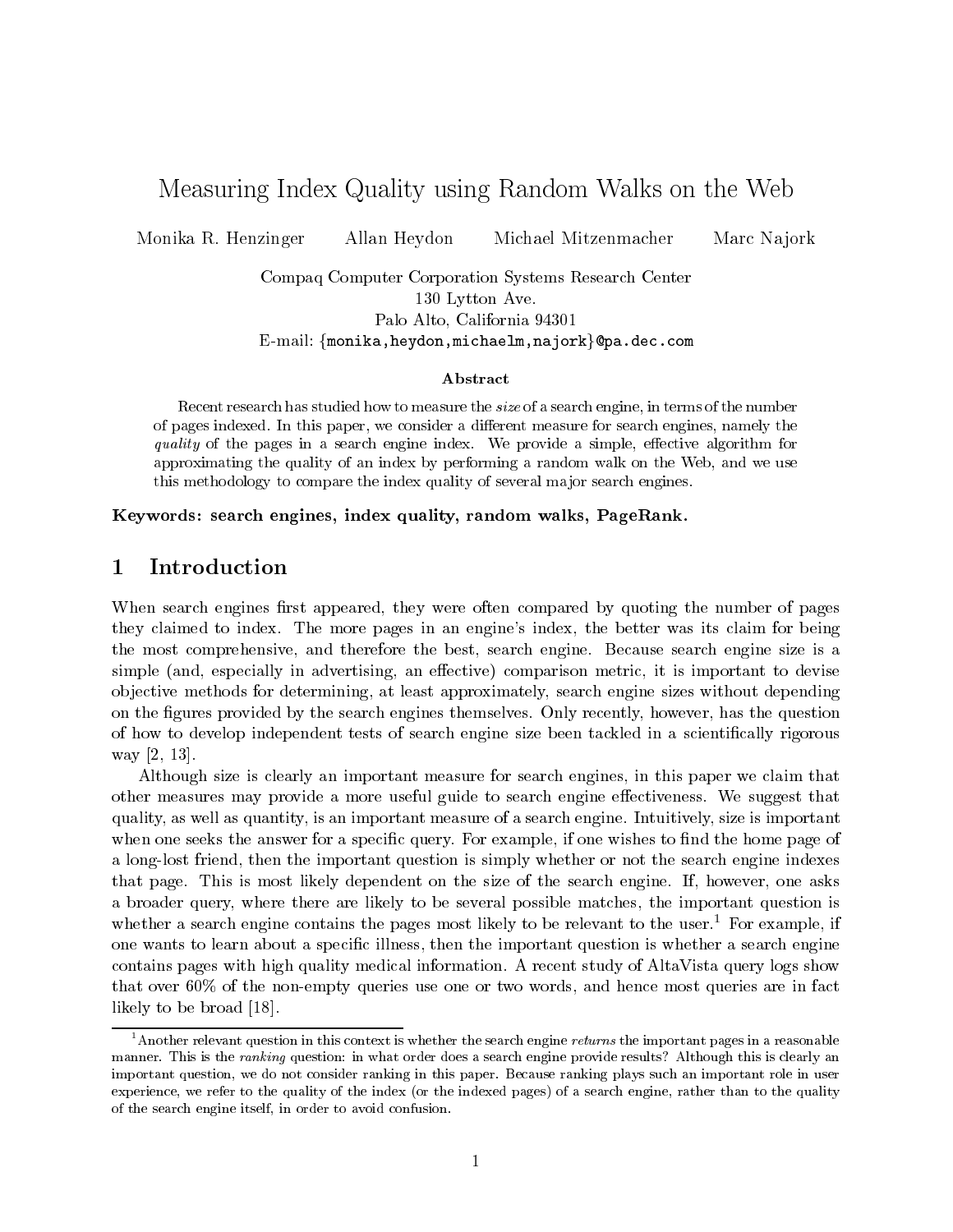Another reason to focus on quality as opposed to size is that search engine sizes are currently growing at a slower rate than the Web itself [2]. A bottleneck for search engines is the memory and disk space required to store the growing number of pages and the processing power required to serve queries. Most Web pages, however, are unlikely to be of interest to an overwhelming majority of search engine users. Therefore, in the face of limited resources, it becomes imperative for search engines to index the most relevant and useful pages.

Furthermore, a search engine that indexes many pages will have to find an appropriate methodology for ranking such pages. Otherwise users may obtain too many results, most of which are not relevant to their search. Analysis of query logs has demonstrated that users are impatient, rarely examining more than the first page of results  $[18]$ . Hence search engines with high quality indexes may prove more useful to end users.

Indeed, a primary motivation for this work is our belief that a small but high quality index might satisfy user needs on broad queries better than a larger search engine with low quality pages. We therefore attempt to devise a reasonable definition for the quality of an index. In fact the definition we adopt is based on the definition of page quality defined by the PageRank ranking and applied in the Google search engine  $[6, 10]$ . This definition will be explained further in Section 2.3. Using our definition, we devise a simple methodology for approximating index quality that can be performed efficiently and easily by independent organizations not associated with any search engine. Our methodology is based on performing a random walk on the Web. We have attempted to design this quality test so that the resource requirements are low. In particular, one does not need to store large portions of the Web in order to perform the test.

Our quality measurements yield interesting results. We have found that search engines differ substantially in index quality, both in terms of the total quality of the indexed pages as well as the average quality per indexed page. Specifically, the total quality of the indexed pages is highest for AltaVista [1], while the average quality per page, i.e., the ratio of the total quality over the size, is highest for Lycos [14]. The Excite [9] search engine performs well in both regards.

The rest of the paper proceeds as follows. In Section 2, we introduce a general framework for measuring the quality of an index and provide the necessary background on the PageRank ranking and random walks. In Section 3, we discuss our methodology for approximating quality using random walks. Section 4 elaborates on a specific implementation of our approach, the results of which are presented and analyzed in Section 5.

#### $\overline{2}$ 2 Theoretical Foundations

#### 2.1 Random Walks

We first provide some background on random walks. Let  $X = \{s_1, s_2, \ldots, s_n\}$  be a set of states. A random walk on X corresponds to a sequence of states, one for each step of the walk. At each step, the walk switches from its current state to a new state or remains at the current state. Random walks are usually *Markovian*, which means that the transition at each step is independent of the previous steps and depends only on the current state.

For example, consider the following standard Markovian random walk on the integers over the range  $\{0,\ldots,j\}$  that models a simple gambling game, such as blackjack, where a player bets the same amount on each hand (i.e., step). We assume that if the player ever reaches 0, they have lost all their money and stop, and if they reach j, they have won enough money and stop. Hence the process will stop whenever 0 or  $j$  is reached. Otherwise, at each step, one moves from state  $i$  (where  $i \neq 0, j$  to  $i + 1$  with probability p (the probability of winning the game), to  $i - 1$  with probability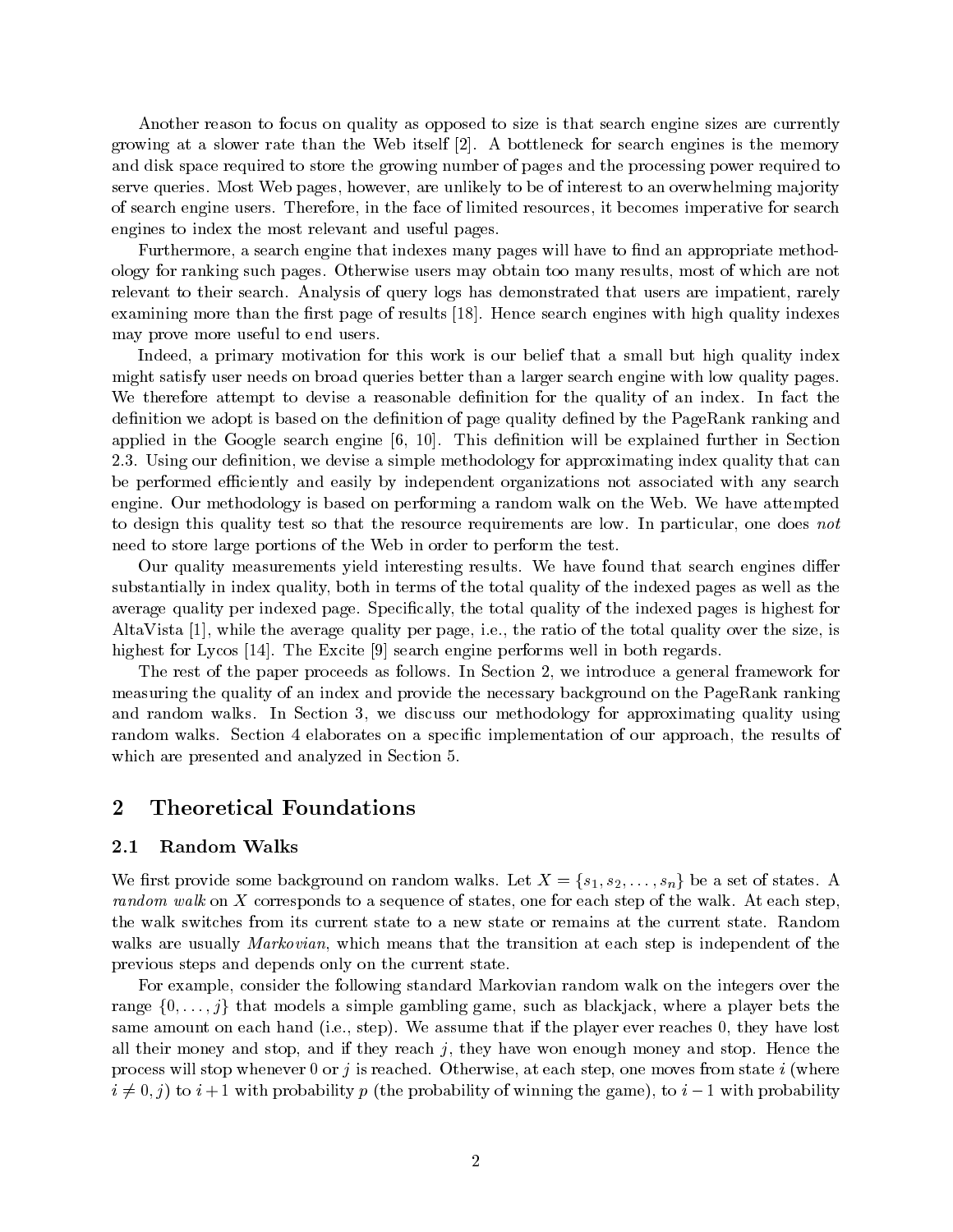q (the probability of losing the game), and stays at the same state with probability  $1 - p - q$  (the probability of a draw).

Our algorithm for approximating index quality will utilize a Markovian random walk on the Web, where each page in the Web represents a possible state. For the Web, a natural way to move between states is to followahyperlink from one page to another. This action will be a typical step in our random walk. To avoid getting stuck in cycles, the walk will also occassionally have to jump to a completely random page.

Unlike the example of the gambling game, our random walk will not have a natural stopping point. Instead, we can imagine our random walk continuing forever. In this case, an interesting feature of the walk is the fraction of steps the walk spends in each state. The equilibrium distribution of the walk species, for each state, the fraction of the steps the random walk would spend in each state if the random walk continued for an infinite amount of time. Another way to think of the equilibrium distribution is that it gives the probability that one would find a random walk in a given state at some step infinitely far in the future.

Of course we cannot allow our random walk to run for an infinite amount of time. In most well-behaved walks, however, the probabilities given by the equilibrium distribution are very close to the probabilities that result at some point far, but finitely far, into the future. We will use this fact in developing an algorithm for approximating index quality using random walks.

#### 2.2 A Framework for Measuring Index Quality

We begin by providing a general definition of the *quality* of an index. Suppose each page  $p$  of the Web is given a weight  $w(p)$ . For convenience we assume the weights are scaled so that the sum of all weights is 1. Abusing notation slightly, we let  $S$  refer either to a search engine or to the set of pages indexed by a search engine. Then we may define the quality of the index  $S$  (with respect to w)  $w(S)$  as

$$
w(S) = \sum_{p \in S} w(p).
$$

Note that since w is scaled, we always have  $0 \leq w(S) \leq 1$ .

This definition of quality can vary widely depending on the measure  $w$  chosen. For example, if the weights are equal for all pages, then the quality of an index would simply be proportional to its size. In this paper we will use a different weight function that better captures the notion of quality.

Note that regardless of the choice of  $w$ , according to our definition the quality of an index is to some extent related to its size. In particular, if the pages indexed by a search engine  $S_1$  are a subset of the pages indexed by a search engine  $S_2$ , then  $S_2$  will have at least as large a quality score as  $S_1$  by our criterion. Thus, we introduce a second metric, the *average page quality* of an index. Let  $|S|$  indicate the number of pages indexed by S. Then the average page quality of S is

$$
a(S) = w(S)/|S|.
$$

The average page quality provides insight into how well a search engine selects pages to index. Note, however, that this measure puts larger search engines at a disadvantage, since the more pages an engine contains, the harder it is to keep the average page quality high.

#### 2.3 The PageRank Measure

A simple quality measure for a page is the number of pages that reference a page, or its indegree; this was suggested in the context of the Web by Carriere and Kazman [7] and was used by the Rankdex search engine [17]. The basic assumption underlying this quality measure is that a link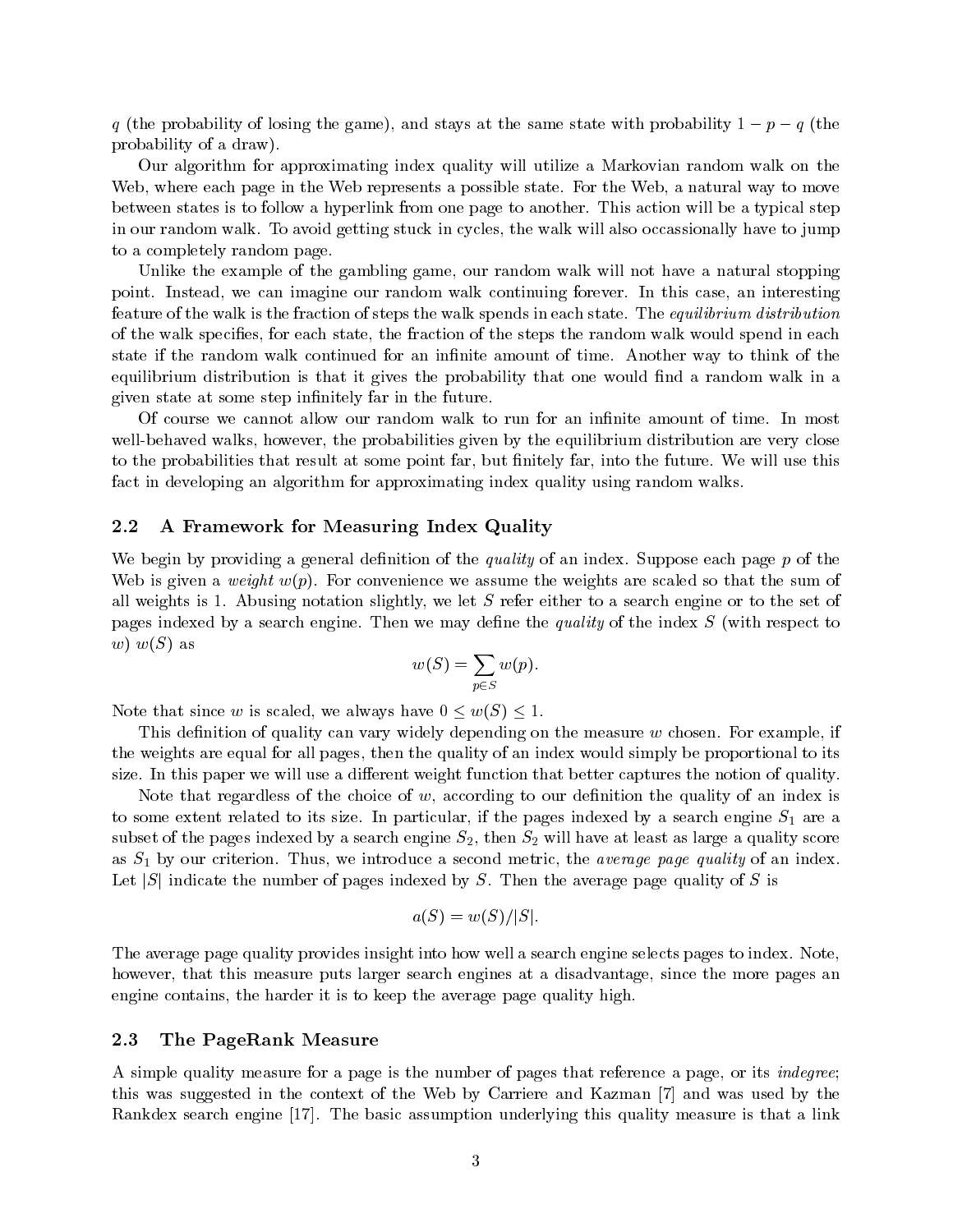from page  $p_1$  to page  $p_2$  means that the author of  $p_1$  recommends  $p_2$ . The PageRank measure of a page suggested by Brin, Page, and others [6, 8, 16] is a recursive variation of this idea. The PageRank of a page depends not only on how many pages point to it, but on the PageRank (i.e., quality) of these pages as well. Thus, the PageRank of a page has the following intuitive properties: the PageRank of a page is high if it is linked to by many pages with a high PageRank, and a page with few links contributes more weight to the pages it links to than a page with many links.

Mathematically, the PageRank measure can be expressed by the following formula. Suppose there are T total pages on the Web. We choose a parameter d such that  $0 < d < 1$ ; a typical value of d might lie in the range  $0.1 \leq d \leq 0.15$ . Let pages  $p_1, \ldots, p_k$  link to page p, and let  $C(p)$  be the number of links out of p. Then the PageRank  $R(p)$  of a page is defined to satisfy:

$$
R(p) = d \cdot \frac{1}{T} + (1 - d) \cdot \sum_{i=1}^{k} \frac{R(p_i)}{C(p_i)}.
$$

Note that the ranks  $R(p)$  can be scaled so that  $\sum R(p) = 1$ , in which case  $R(p)$  can be thought of as a probability distribution over pages and hence a weight function.

The PageRank distribution has a simple interpretation in terms of a random walk that will be useful to us. Imagine a Web surfer who wanders the Web. If the surfer visits page  $p$ , the random walk is in state  $p$ . At each step, the Web surfer either jumps to a page on the Web chosen uniformly at random, or the Web surfer follows a link chosen uniformly at random from those on the current page. The former occurs with probability d, the latter with probability  $1-d$ . The equilibrium probability that such a surfer is at page p is simply  $R(p)$ . This means that pages with high PageRank are more likely to be visited than pages with low PageRank.

The PageRank measure is used by the Google search engine as part of its ranking mechanism [6]. Also, estimates of the PageRank of a page can be used to guide a crawler, in order to have more important pages indexed first  $[8]$ . These works demonstrate that the PageRank measure captures the intuitive notion of page quality well, and hence it is a natural candidate for a weight function  $w$  for measuring index quality. For more details on PageRank and its previous uses, we refer the reader to the relevant papers [6, 8, 16].

#### 2.4 A Random Walk Approach

We now describe an approach to approximating the quality of an index. Suppose one has a method for selecting pages from the Web so that the probability of selecting a particular page p is  $w(p)$ .

In that case, we can approximate the quality of a search engine index S according to the weight w by independently selecting pages  $p_1, p_2, p_3, \ldots, p_n$ , and testing whether each page is in S. We call this sequence of pages the *sample sequence*. Let  $I[p_i \in S]$  be 1 if page  $p_i$  is in S, and 0 otherwise. Our estimate  $\bar{w}(S)$  for  $w(S)$  is

$$
\bar{w}(S) = \frac{1}{n} \sum_{i=i}^{n} I[p_i \in S].
$$

That is, we merely need to measure the fraction of pages in our sample sequence that are in the index S in order to approximate the quality of S. Note that the expectation of each  $I[p_i \in S]$  is just  $w(S)$ , i.e.,

$$
\mathbf{E}(I[p_i \in S]) = \sum_{p \in S} \mathbf{Pr}(p_i = p) = \sum_{p \in S} w(p) = w(S).
$$

Thus,  $\bar{w}(S)$  is the average of several independent binary random variables, each taking the value 1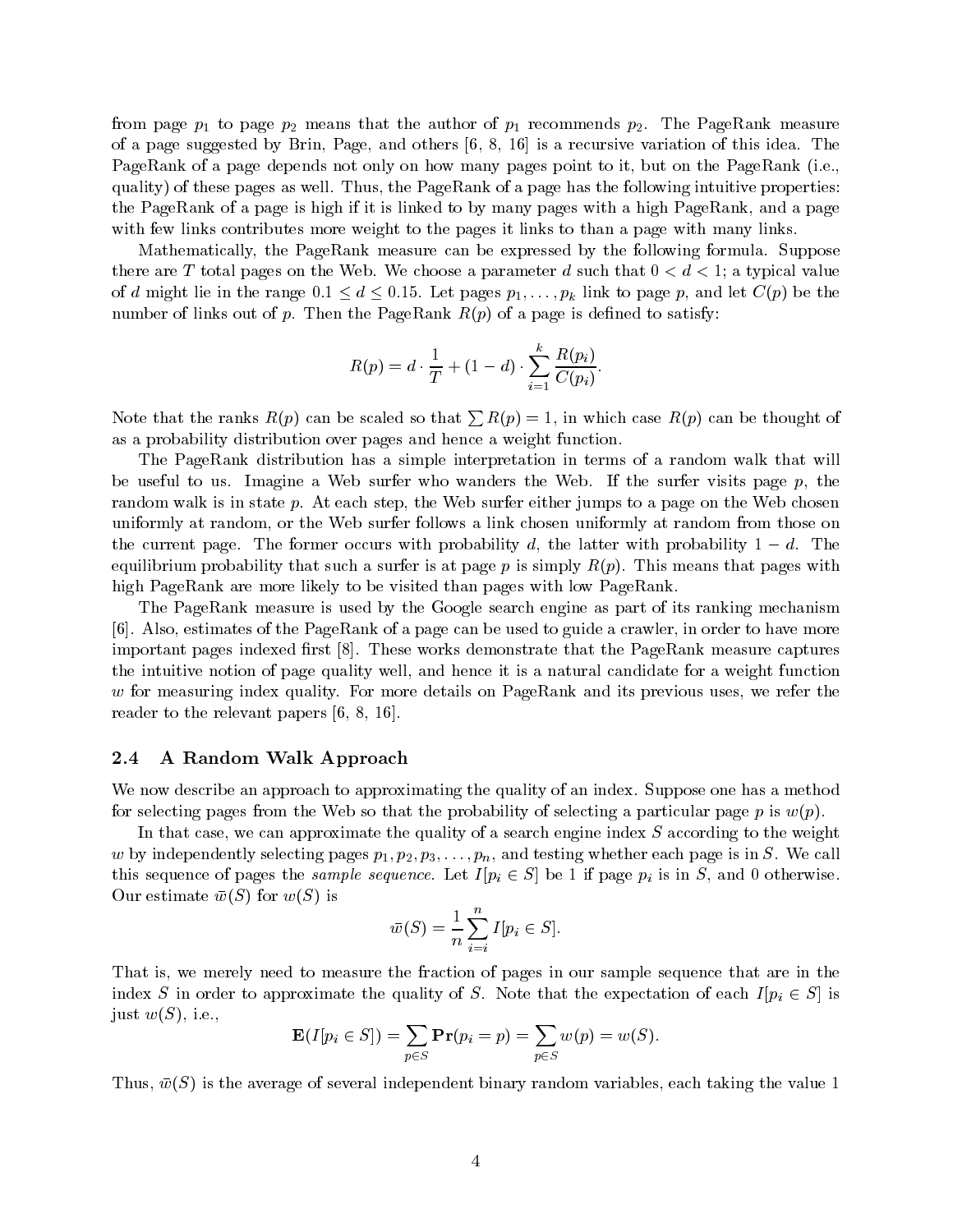with probability  $w(S)$ , which implies that

$$
\mathbf{E}(\bar{w}(S)) = \frac{1}{n} \sum_{i=i}^{n} \mathbf{E}(I[p_i \in S]) = w(S).
$$

Moreover, since each page in the sample sequence yields a binary random variable, we can provide standard statistical measures of the quality of our estimate, such as condence intervals, etc.

Thus, in order to approximate the quality of a search engine index, we need two components. First, we need an appropriate method for selecting pages according to w. Second, we require a method for testing whether a page is indexed by a search engine.

To test whether a URL is indexed by a search engine, we adopt the approach used by Bharat and Broder [2]. Using a list of words that appear in Web documents and an approximate measure of their frequency, we find the  $k$  rarest words that appear in each document. We then query the search engine using a conjunction of these <sup>k</sup> rarest words and check for the appropriate URL. In our tests, we use  $k = 9$ . Following their terminology, we call such a query a *strong query*, as the query is designed to strongly identify the page.

Selecting pages according to a weight distribution  $w$  is significantly harder (assuming, of course, that it is difficult to crawl and store the *entire* Web!). Choosing a page uniformly at random from the Web, or even choosing a page just approximately uniformly at random, is a challenging open question  $[2]$ . As we discuss in more detail in the next section, it also appears difficult to select Web pages according to the PageRank distribution. However, we give in the next section an effective sampling algorithm that provides a quality measure close to that which would be obtained using the PageRank distribution. We then present evidence that our scheme does give a useful quality measure, and we give the quality values produced by our algorithm for several search engines.

## 3 Approximating Index Quality

#### 3.1 Sampling Pages According to their PageRank

In this section we describe the problems encountered when trying to select pages according to the PageRank distribution, or some approximation thereof.

A first approach is to crawl a significant portion of the Web, and then determine the PageRank for the crawled pages using iterative methods; this is how the Google search engine computes PageRank values [6]. One could then sample pages according to this distribution.

One problem with this approach is that the weight measure obtained may not truly be the PageRank measure, but just an approximation based on the subgraph of the Web crawled by the crawler. It is not clear how good this approximation will be. Another major difficulty with this approach is that it requires crawling a large portion of the Web, storing the relevant link information, and calculating the appropriate PageRank values. We instead suggest an alternative approach based on the association between PageRank and a random walk over the Web.

### 3.2 Our Sampling Approach

Suppose one had a means of choosing a page uniformly at random. In that case, one could perform a random walk with an equilibrium distribution corresponding to the PageRank measure. At each step, the walk would either jump to a random page with probability  $d$  or follow a random link with probability  $1 - d$ . By executing this walk for a suitably long period of time, one could generate a sample sequence, by for example including each visited page in the sample sequence with a probability of  $1/1000$ . The pages in the sample sequence would have a distribution close to the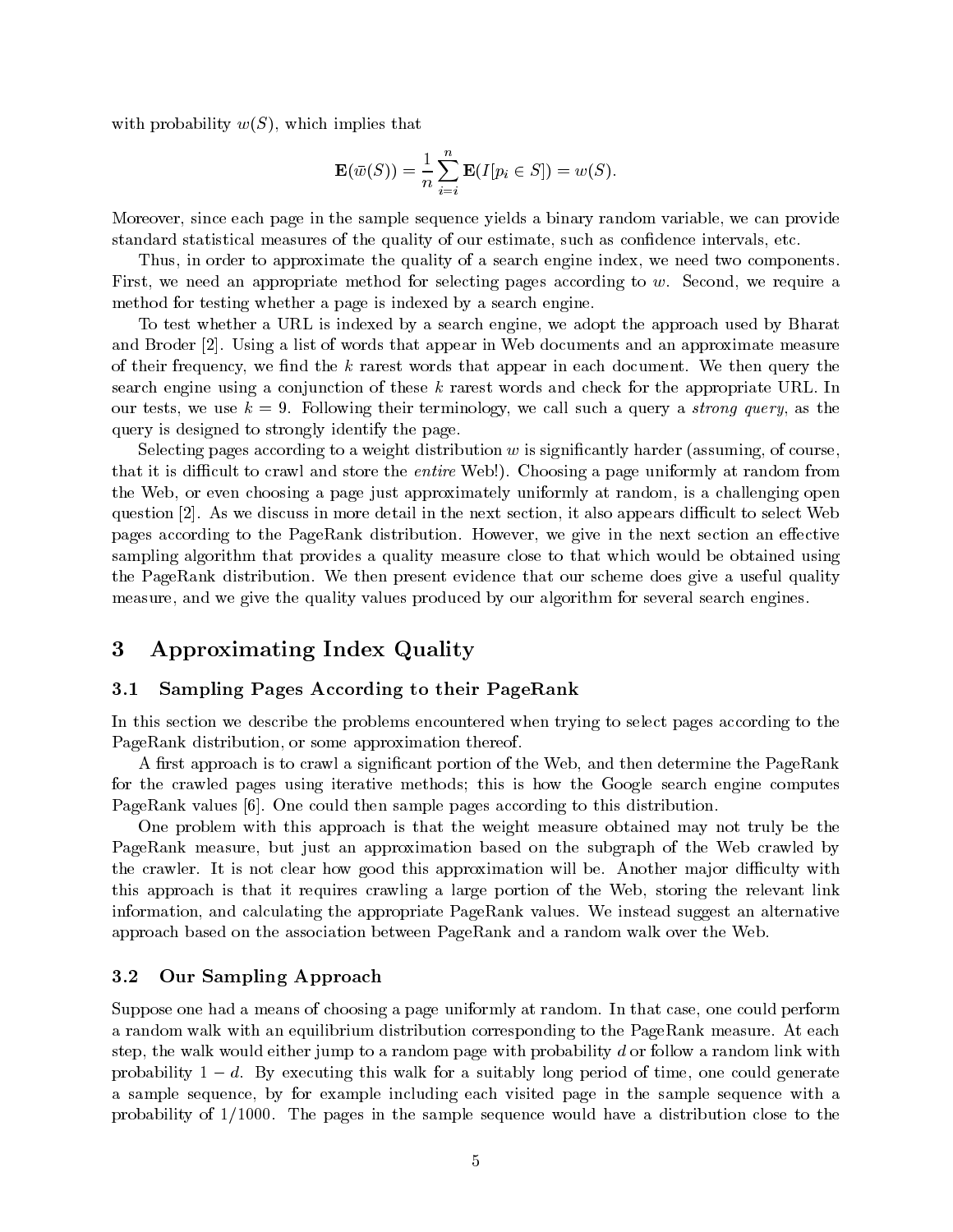PageRank distribution. Notice that the random walk approach does not require storing a large portion of the Web graph; one need only keep track of the current Web page of the walk and the sample sequence. The sample sequence could be very small, as it corresponds to approximately  $1/1000$ th of the pages visited on the walk; moreover, it can easily be logged to a disk file.

There are two problems with directly implementing such a random walk. First, as mentioned earlier, no method is known for choosing a Web page uniformly at random. Second, it is not clear how many steps one would have to perform in order to remove the bias of the initial state and thereby approximate the equilibrium distribution. (Recall that the equilibrium distribution corresponds to the distribution after an infinite number of steps.)

We approach these problems as follows: For the first problem, an obvious idea is to jump to a random page encountered on the walk so far. We implemented this solution, and found it less effective than we had hoped. The problem that arose was that initially, a random walk found its way into a site that had many links to itself and few to other sites. Hence, early on in the walk we found a large number of pages from this site, and this created a large bias to pages within this site for the rest of the walk.

Instead we adopted the following approach: instead of jumping to a random page, the walk occasionally chooses a host uniformly at random from the set of hosts encountered on the walk thus far, and jumps to a page chosen uniformly at random from the set of pages discovered on that host thus far. (There is one exception: if we find a page with no outgoing links, we do not record the host or the page.) Thus, like the approach we first tried, this approach randomly selects one of the pages visited thus far, but not uniformly so. This exception prevents restarting the walk at a dead end. In our simulations, this solution increased the spread, reducing the bias towards hosts with a large number of interconnected pages. Of course, the equilibrium distribution of this approach does not match the PageRank distribution, since pages that have not been visited yet cannot be chosen, and pages on hosts with a small number of pages are more likely to be chosen than pages on hosts with a large number of pages. However, our results suggest that this bias does not prevent our walk from approximating a good quality metric that behaves similarly to PageRank.

This solution requires keeping track of the URLs of all visited pages for the purpose of performing a random jump to a visited page. Although keeping track of the URLs visited for a long walk does require a lot of memory, one could mitigate this problem by limiting the number of URLs recorded. One way to do this would be to keep only the URLs visited most recently. Another possibility would be to store possible URLs to jump to probabilistically, recording URLs with some fixed probability. Yet another possibility would be to store the URLs on disk (at the cost of reduced performance).

Next we discuss the second problem, namely, that it is not clear how many steps one must perform in order to approximate the equilibrium distribution. The problem that we encounter is that we have to start our random walk from some initial page. This introduces a bias, and it is not clear how many steps one must perform for the bias to become sufficiently small. In fact, because we begin initially from the page www.yahoo.com-, there may be a small bias towards pages close to the Yahoo home page; however, one way to view this effect is that our measure of quality gives a small advantage to sites close to Yahoo, which is not necessarily unreasonable.

When performing a random walk and trying to approximate PageRank to within a small error. probability theory suggests that randomly walking over a small subgraph of the Web suffices to handle the initial bias. This is because if the states are highly connected in a random walk (i.e, if from each state you can get to "many other" states in a few steps), then bounds on the number of steps required to achieve a distribution very close to the equilibrium distribution are known. For example, if every page on the Web linked to every other page, so that the Web graph was

<sup>&</sup>lt;sup>2</sup>Throughout the text, we omit the prefix http:// where the meaning is clear.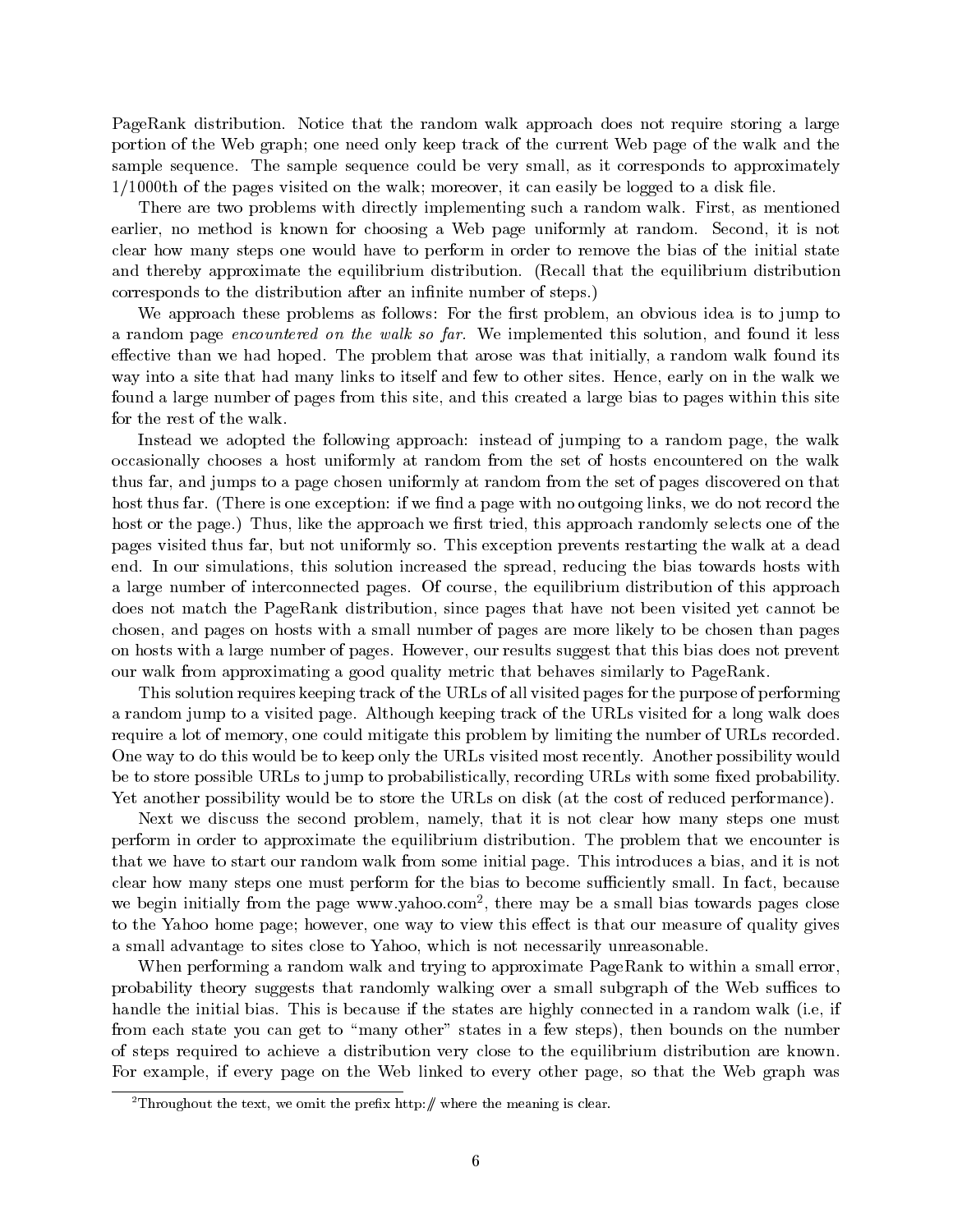fully connected in both directions, then only two steps would be necessary to remove almost all of the initial bias from the starting state. As another example, random walks are often considered on special graphs called expander graphs. For these graphs, the length of the walk need only be proportional to the logarithm of the size of the graph in order to achieve a distribution very close to the equilibrium distribution. Since it does appear that a substantial portion of the Web is highly connected, with reasonably short paths between pairs of pages, theory predicts that reasonably short runs suffice. Our results in Section 5 bear out this intuition.

Notice that this problem of initial bias is different from the problem encountered by the other possible approach, crawling a large portion of the Web and explicitly calculating PageRank for the resulting subgraph. If one does not gather the whole Web in this approach, then if an important part of the Web is missed, the approximate PageRank values obtained could be far from the true values.

In fact, we emphasize the point that becuase we gather a sample of pages based on a random walk, a relatively small crawl is sufficient for the random walk approach. That is, even if we actually crawl only one million pages, the potential number of pages that could have been visited over the course of our random walk is much larger than that. The sample we obtain should be thought of as being taken from the potentially visited pages, and not solely from the actually visited pages. Thus, assuming the biases we have considered are resonably small, a small crawl will be effective.

## 4 Our Random Walks

We performed our random walks using Mercator, an extensible, multi-threaded Web crawler written in Java [15]. We congured Mercator to use one hundred crawling threads, so it actually performs one hundred random walks in parallel, each walk running in a separate thread of control. When a walk randomly jumps to a random page instead of following a link, it chooses a host uniformly at random from all hosts seen by any thread so far, and then chooses a page on that host uniformly at random from all pages on that host seen by any thread so far (modulo the previously stated exception, see Section 3.2). The random walk algorithm is described in Figure 1.

This pseudo-code omits two details. The first is that our crawler follows HTTP redirects as necessary, up to at most 5 consecutive redirects. This limit is imposed to avoid redirect cycles. The second point is that we use only those pages p that are HTML pages. An HTML page is identified by a content type of text/html in the HTTP response header. Note that so long as we select a link  $u$  from  $U$  that cannot be downloaded or is not an HTML page, we continue looping until we find a valid outgoing link.

The results reported in the next section are based on two long random walks conducted independently. For both walks, we used a reset probability  $a$  of  $\frac{1}{7}$ . The reset probability corresponds to the damping parameter for PageRank. This value lies within the suggested range [6]. The sample sequence for our first walk consists of 1,015 URLs; for the second walk, the sample sequence consists of 1,100 URLs.

The first walk lasted 18 hours, during which time the crawler attempted to download 2,867,466 pages; 1,393,265 of the successfully downloaded pages were HTML pages, 509,279 of which were distinct. The second walk lasted 54 hours, during which time the crawler attempted to download 6,219,704 pages; 2,940,794 of the successfully downloaded pages were HTML pages, 1,002,745 of which were distinct. The high duplication rates are not surprising. Unlike a regular web crawl, in which duplicates are found only due to duplicated web content, our random walker may visit many pages multiple times. In fact, our whole approach relies on the idea that pages with high PageRank will be visited frequently.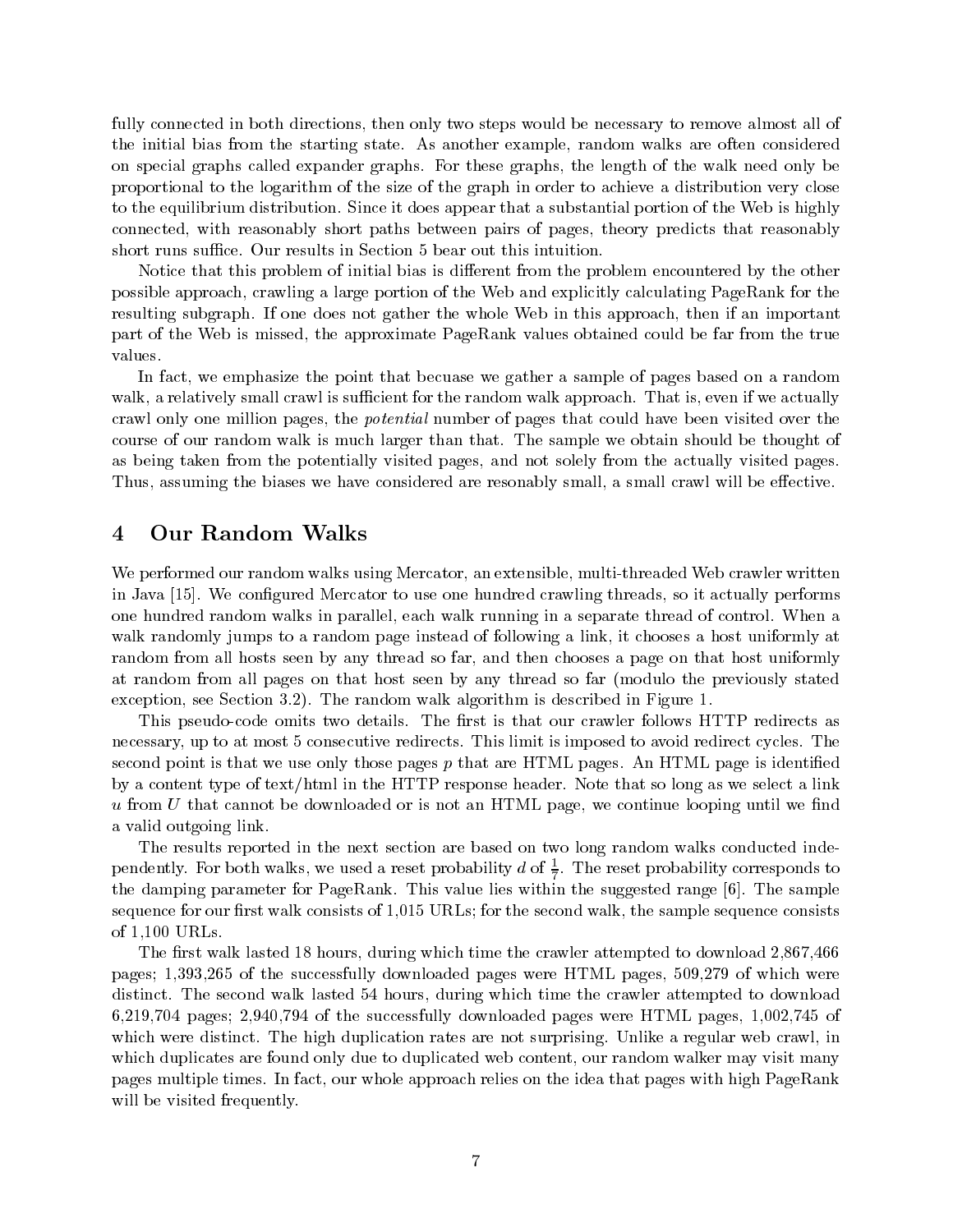| The following variables are shared by all threads:                         |
|----------------------------------------------------------------------------|
| <i>HostSet</i> , the set of host names discovered so far,                  |
| $UrlSet(h)$ , the set of URLs discovered so far that belong to host h, and |
| <i>Samples</i> , a list of URLs representing the sample sequence.          |
| Their initial values are:                                                  |
| $HostSet = \{www.yahoo.com\}$                                              |
| $UrlSet(\text{www.yahoo.com}) = {\text{www.yahoo.com}}$                    |
| $UrlSet(h) = \{\}$ for all other hosts h                                   |
| $Samples = [ ]$                                                            |
| All threads execute the following algorithm in parallel:                   |
| RANDOMRESET:                                                               |
| Choose a host h uniformly at random from <i>HostSet</i> .                  |
| Choose a URL u uniformly at random from $UrlSet(h)$ .                      |
| Download page $p$ referred to by $u$ .                                     |
| STEP:                                                                      |
| If $p$ contains at least one link:                                         |
| Let $h$ be the host component of $u$ .                                     |
| If h is not in <i>HostSet</i> , add it.                                    |
| If u is not in $UrlSet(h)$ , add it.                                       |
| With probability $c$ , add $u$ to Samples.                                 |
| With probability $d$ , go to RANDOMRESET.                                  |
| Let $U$ be the set of derelativized URLs contained in $p$ .                |
| While $U$ is non-empty:                                                    |
| Choose and remove a URL $u$ uniformly at random from $U$ .                 |
| Attempt to download page $p$ referred to by $u$ ,                          |
| following HTTP redirects as necessary.                                     |
| If $p$ could be downloaded and is an HTML document, go to STEP.            |
| Go to RANDOMRESET                                                          |

Figure 1: Pseudo-code for the random walk algorithm.

# 5 Experimental Data and Analysis

In this section, we provide experimental results based on our random walks. Our results fall under two headings. First, we provide results to demonstrate that our random walk approach does capture the intuitive notion of quality. In particular, we show that the weight distribution appears heavily skewed toward pages users would consider useful. Second, we provide results comparing the measured quality of search engine indexes based on sampling from our random walks. We also discuss limitations of this approach, including possible biases and difficulties related to automating tests for whether a search engine contains a given document.

## 5.1 Random Walk Effectiveness

We provide evidence that our random walk approach does indeed capture an intuitive notion of quality. Since the intuitive concept of quality does not have a strict definition that can be objectively measured, most of the evidence will necessarily be circumstantial.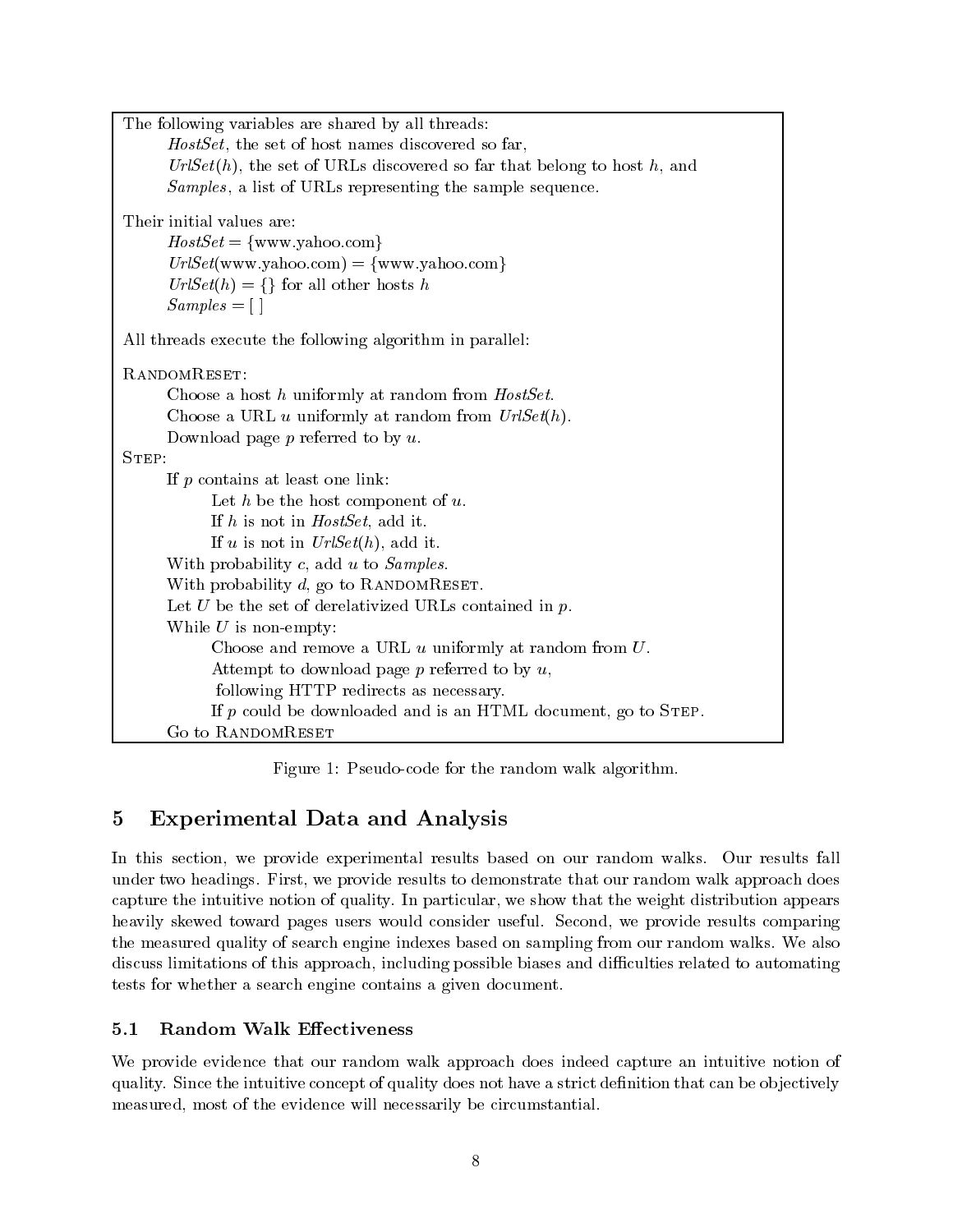| Page                                          | W <sub>2</sub> Freq. | W1 Freq. (Rank)                |
|-----------------------------------------------|----------------------|--------------------------------|
| www.microsoft.com/                            | 3172                 | 1600<br>$1^{\circ}$            |
| www.microsoft.com/windows/ie/default.htm      | 2064                 | 3)<br>1045                     |
| www.netscape.com/                             | 1991                 | 6 <sup>°</sup><br>876          |
| www.microsoft.com/ie/                         | 1982                 | $\left( 4\right)$<br>1017      |
| www.microsoft.com/windows/ie/download/        | 1915                 | 5 <sup>°</sup><br>943          |
| www.microsoft.com/windows/ie/download/all.htm | 1696                 | $\left( 7\right)$<br>830       |
| www.adobe.com/prodindex/acrobat/readstep.html | 1634                 | 8<br>780                       |
| home.netscape.com/                            | 1581                 | 10 <sup>°</sup><br>695         |
| www.linkexchange.com/                         | 1574                 | $9^{\circ}$<br>763             |
| www.yahoo.com/                                | 1527                 | $2^{\circ}$<br>1132            |
| home.netscape.com/comprod/mirror/index.html   | 1015                 | $ 13\rangle$<br>479            |
| www.lycos.com/                                | 982                  | 597<br>$\left 11\right\rangle$ |
| search.microsoft.com/default.asp              | 895                  | $\left(15\right)$<br>452       |
| www.microsoft.com/search/default.asp          | 749                  | 392<br>$ 17\rangle$            |
| www.microsoft.com/Support/                    | 721                  | $ 18\rangle$<br>388            |
| www.adobe.com/homepage.shtml                  | 690                  | 19 <sup>°</sup><br>361         |
| www.excite.com/                               | 678                  | 436<br>$ 16\rangle$            |
| www.infoseek.com/                             | 676                  | $^{'}22)$<br>320               |
| www.microsoft.com/misc/cpyright.htm           | 673                  | $\left( 20\right)$<br>355      |
| www.microsoft.com/products/default.asp        | 663                  | $\left( 21\right)$<br>343      |

Table 1: Most frequently hit pages on the random walks.

To begin, we show that our random walk reaches pages and hosts that are highly connected in the Web. In Tables 1 and 2, we list the twenty most visited pages and the twenty most visited hosts from the second, longer random walk (referred to as  $W2$ ), along with their frequencies. We also present the frequencies for these hosts and pages from the first walk  $(W1)$ , along with their rank order in frequency from the first walk.

From our theoretical framework in Section 2.3, one would expect our random walk to concentrate on pages and hosts that are linked to frequently, especially by other highly linked sites. Our frequency results demonstrate that this is indeed the case. In particular, our results demonstrate a high concentration on highly linked pages and hosts for major computer corporations. If one believes that PageRank accurately measures an intuitive measure of quality, then our random walk approach does as well.

The results are remarkably consistent over the two distinct walks, in that the most frequent hosts and pages appear in both lists, in close to the same order. This consistency further justifies our claim that our random walk approach captures the higher order phenomenon of quality. It is also worth noting that even though our search isbiased initially by beginning at the page www.yahoo.com, this is neither the most frequently accessed page nor the most frequently accessed host. Moreover, in the longer walk W2, the rank for www.yahoo.com was lower than in that of the shorter walk W1, suggesting that the initial bias is reduced over time.

As a second test, we consider the indegree of the pages visited by our random walks. We determine the indegree using a prototype of the connectivity server described by Bharat *et. al.* in [4], which stores link information for the Web. We emphasize that the connectivity server provides only a lower bound on the number of links to a given page since it contains only about 180 million of the pages on the Web.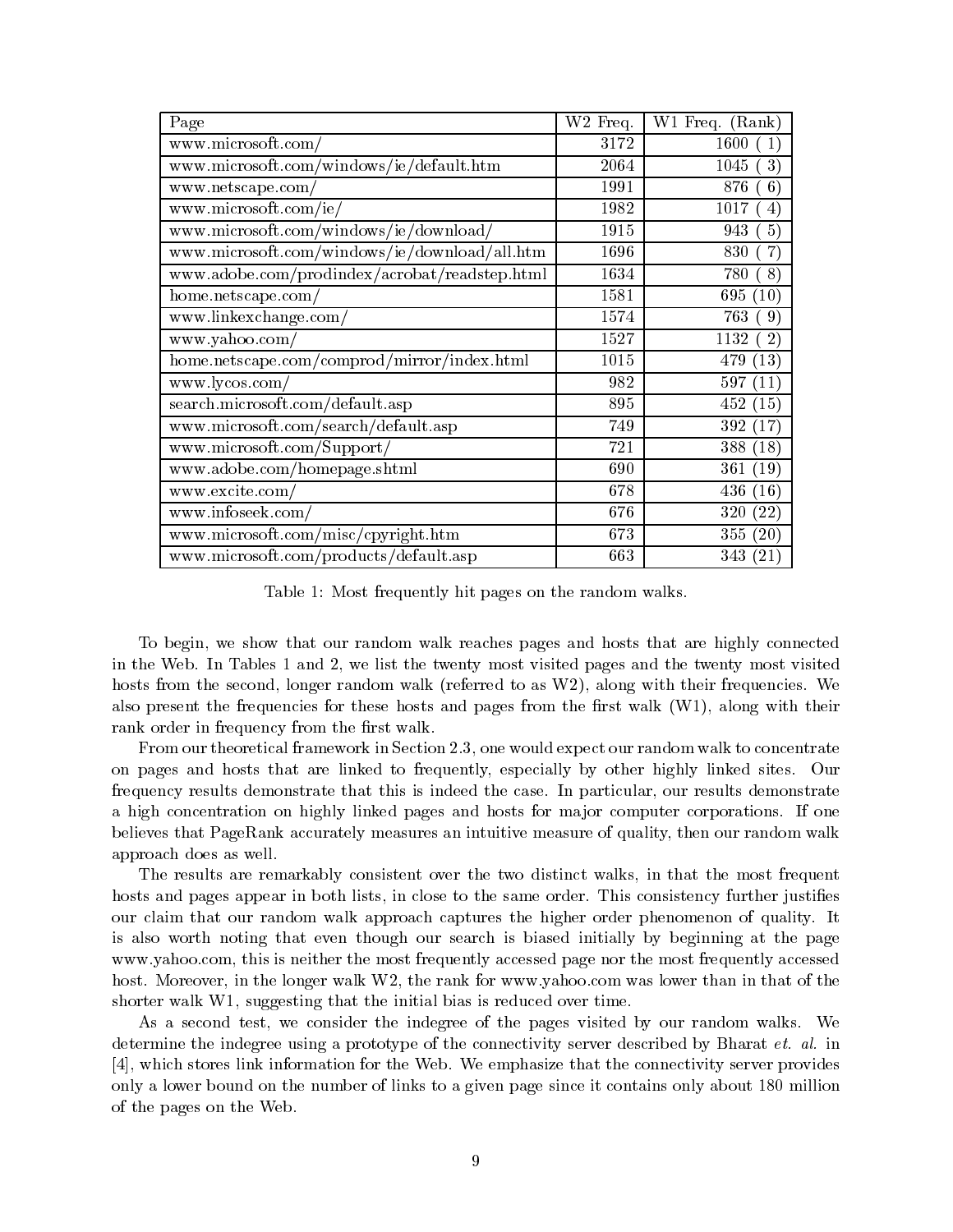| Site                                  | W2 Freq. | W1 Freq. (Rank)           |
|---------------------------------------|----------|---------------------------|
| $\overline{\text{www.microsoft.com}}$ | 32452    | 16917<br>1)               |
| home.netscape.com                     | 23329    | 2)<br>11084               |
| www.adobe.com                         | 10884    | 3)<br>5539                |
| www.amazon.com                        | 10146    | 5182<br>4)                |
| www.netscape.com                      | 4862     | 2307<br>10 <sup>°</sup>   |
| excite.netscape.com                   | 4714     | 2372<br>9 <sup>°</sup>    |
| www.real.com                          | 4494     | 2777<br>5 <sup>°</sup>    |
| www.lycos.com                         | 4448     | 2645<br>6 <sup>2</sup>    |
| www.zdnet.com                         | 4038     | 8)<br>2562                |
| www.linkexchange.com                  | 3738     | 1940<br>$ 12\rangle$      |
| www.yahoo.com                         | 3461     | 2595<br>7)                |
| www.sun.com                           | 2613     | 1309<br>16)               |
| www.hitbox.com                        | 2570     | 1115<br>19 <sup>°</sup>   |
| www.excite.com                        | 2504     | 1644<br>14)               |
| members.aol.com                       | 2450     | 1159<br>18)               |
| www.ibm.com                           | 2418     | 1807<br>13)               |
| www.macromedia.com                    | 2043     | 971<br>23)                |
| www.infoseek.com                      | 2001     | 1005<br>$22^{\degree}$    |
| www.compaq.com                        | 1983     | 1079<br>$\left[20\right]$ |
| www.digital.com                       | 1927     | 1034<br>21                |

Table 2: Most frequently hit hosts on the random walks.

Several of the pages visited by our random walk, such aswww.microsoft.com, have very high indegree. To avoid skewing caused by these pages, we consider only pages with indegree at most 1,000. For our second longer walk, the average indegree of the 719 pages from the 1,100 of the sample sequence found in the connectivity server with indegree at most 1,000 is just above 53; for the first walk, it is just over 60. Thus the average indegree of the pages visited by our walk is much larger than that of the average Web page [5], which provides further evidence that our random walk visits quality pages more frequently.

### 5.2 Comparing Search Engine Indexes

We used our technique to compare the quality of the AltaVista [1], Excite [9], Google [10], Hot-Bot [11], Lycos [14], and Infoseek [12] search engine indexes. In this section we present the results of this comparison.

Recall that in comparing search engine indexes we use a strong query to identify whether an engine contains a given page. In practice, strong queries do not always uniquely identify a page; mirror sites, duplicates or near-duplicates of the page, or other spurious matches create difficulties. (See [2] for more discussion on this issue.)

To deal with these difficulties, we adopt an approach similar to [2]. In trying to match a URL with results from a search engine, all URLs are normalized by converting to lowercase, removing optional extensions such as index.htm[l] and home.htm[l], removing port numbers, and removing relative references of the form "#...". We also use three different matching criteria. A match is exact if the search engine returns a URL that, when normalized, exactly matches the normalized target URL. A host match occurs if a page with the same host as the target URL is returned.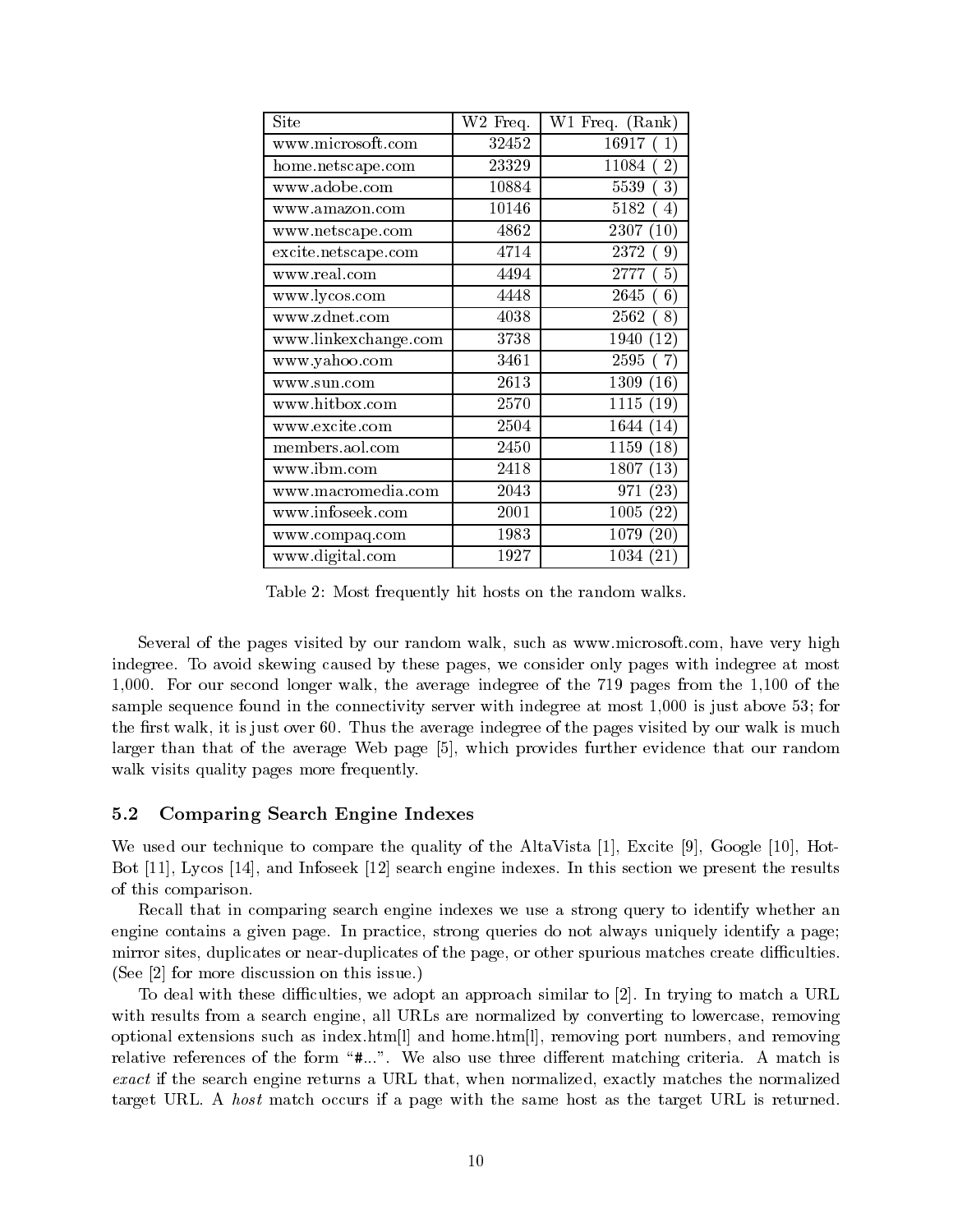| Search    |        | Exact  | Host   |        | Non-zero |                | Est. Size    |
|-----------|--------|--------|--------|--------|----------|----------------|--------------|
| Engine    | W1     | W2     | W1     | W2     | W1       | W <sub>2</sub> | mill. pages) |
| AltaVista | 0.2680 | 0.2709 | 0.3429 | 0.3409 | 0.5182   | 0.5164         | 125          |
| HotBot    | 0.1517 | 0.1582 | 0.2128 | 0.2082 | 0.3764   | 0.3691         | 100          |
| Excite    | 0.1675 | 0.1836 | 0.2227 | 0.2355 | 0.3892   | 0.3645         | 45           |
| Infoseek  | 0.1025 | 0.1191 | 0.1399 | 0.1391 | 0.2374   | 0.2245         | 37           |
| Google    | 0.0778 | 0.0764 | 0.1005 | 0.1036 | 0.2315   | 0.2191         | 25           |
| Lycos     | 0.1281 | 0.1264 | 0.1606 | 0.1691 | 0.3005   | 0.2891         | 21           |

Table 3: Search engine index quality estimates  $\bar{w}(S)$  from two walks.

Finally, a non-zero match occurs if a search engine returns any page as a result of the strong query. Host matches and non-zero matches will overestimate the number of actual matches; however, the number of exact matches may be an underestimate if a search engine removes duplicate pages or if the location of a Web page has changed. We report results using all three matching criteria, since there is some variance among the three. We note that the number of non-zero matches appears to be a rather large overestimate; the number of host matches and exact matches are much closer.

In Table 3, we report our results from testing several major search engines to obtain estimates  $\bar{w}(S)$  of their quality  $w(S)$ , ordering the results according to the size of each search engine. (The size estimates, with the exception of the Google engine, are from Broder and Bharat, representing a size test done in July 1998 [3]. For Google's size, we used the estimate of 25 million pages given at the Google page http://google.stanford.edu.) Each score is the maximum of three different tests. since (due to machine load and other transient problems) search engines do not always return the same results over time. Recall that each score corresponds to the fraction of matches obtained from the URLs in our sample sequence. Figure 2 presents a visual interpretation of some of the data. Each bar represents the page quality score for the exact matches of a search engine. The values from each walk have been scaled so that the largest bar (AltaVista) for each walk has height 1. The estimated size of each search engine (in millions of pages) is listed below each for easy reference.

While there is some correlation between size and our quality metric, they are clearly not proportional. AltaVista scores the highest under the quality metric, and its superiority to HotBot is greater than one would expect from the difference in size. Both Excite and Lycos perform better than one might expect from their size. In particular, they both achieve higher scores than other signicantly larger search engines. These results suggest that Excite and Lycos may be actively attempting to index pages more likely to be of high quality.

In Figure 3, we compare the average page quality. Each bar represents the average page quality for exact matches of a search engine, again scaled so that the largest bar (Lycos) for each walk has height 1. We again emphasize that such a measurement naturally favors small search engines, as larger search engines necessarily have to take some lower quality pages while small search engines can be more selective. (Consider the case of an engine that indexes a single page, www.microsoft.com!) Therefore, although smaller search engines generally perform better than larger ones with regard to this measure, this is to be expected. Even bearing this in mind, Lycos's average page quality appears quite high in comparison with the other search engines.

Another interesting point revealed in this figure is that in some cases, larger search engines do appear to have higher average page quality. For example, AltaVista ranks higher than HotBot, and Excite ranks higher than Infoseek and Google. In these cases, the difference in scaled average page quality scores is surprising, again suggesting fundamental differences in the algorithms used by each engine to determine which pages to index. The results are entirely similar for host matches.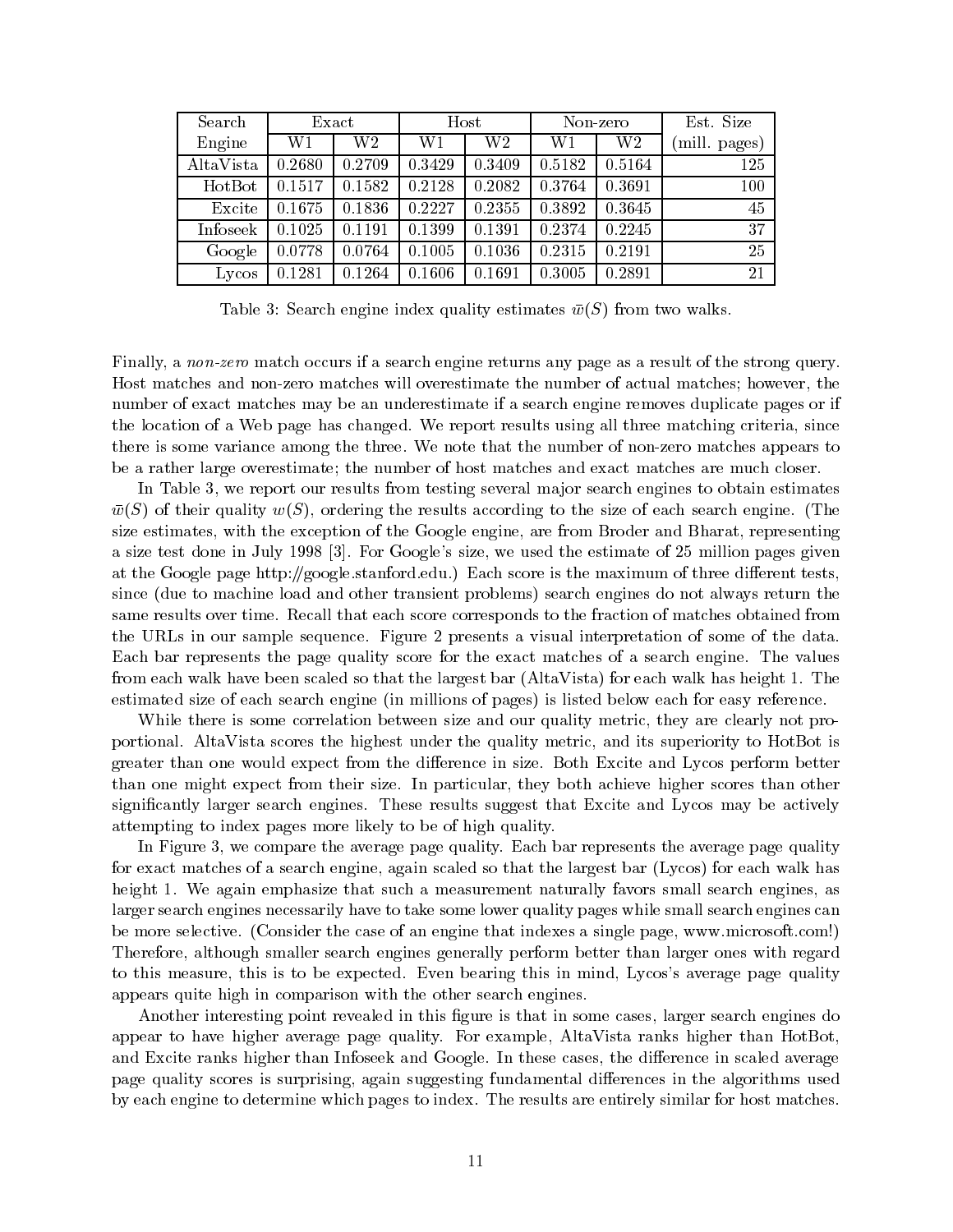

Figure 2: The quality scores for various search engine indexes, scaled, in the case of exact matches. Numbers in parentheses are the estimated number of pages indexed by the search engine as of July 1998.

(For non-zero matches, Google's performance appears slightly better.)

We highlight some of the main points of the data:

- $\bullet\,$  Our two independent random walks provide nearly the same results. This gives us confidence that our results are repeatable and that our numbers appear reasonable.
- $\bullet$  We are walking for a sufficient amount of time and sample sufficiently many pages to remove biases. In Figure 4, we show for example how our cumulative estimates of  $\bar{w}(S)$  for the exact matches for AltaVista develop over the sample sequence of the first walk W1. After only a few hundred pages, the fluctuations in the estimate appear relatively small. Similar results hold for other measurements.
- $\bullet$  The host matches and exact matches are relatively close; the non-zero matches, however, appear to overestimate matches considerably. Our experience suggests that strong queries often return spurious non-zero matches. We believe the score based on the exact matches is the most accurate.
- $\bullet$  Comparing the quality scores of the search engine indexes in groups according to their size, AltaVista does substantially better than HotBot; Excite does extremely well for a search engine of intermediate size, achieving a higher quality score than HotBot; and Lycos appears to have more than its share of quality pages, given its small size.
- $\bullet$  Comparing the average page quality of the search engine indexes, one finds that larger search  $\bullet$ engines sometimes have higher average page quality. This fact strongly suggests that the different methods used by a search engine for crawling or indexing can have a significant effect on search engine index quality.

Our measurements suggest that at least some of the ma jor search engines are utilizing some quality metric, either to guide their crawlers or to ensure that only pages of sufficiently high quality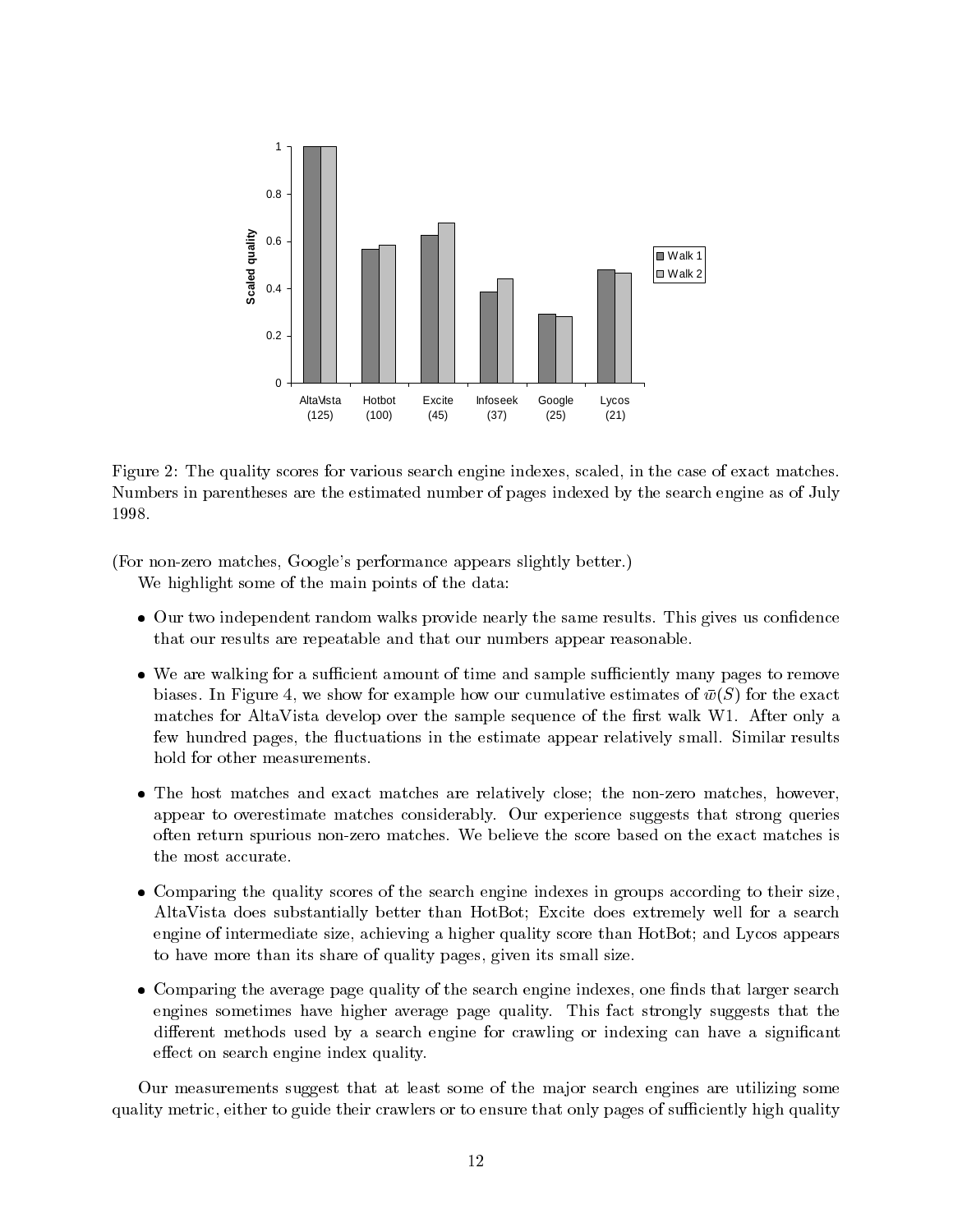

Figure 3: The average page quality for various search engine indexes, scaled, in the case of exact matches. Numbers in parentheses are the estimated number of pages indexed by the search engine as of July 1998.

are indexed. It would be interesting to learn what metrics search engine companies use, if any. It may well be the case that our quality metric is highly correlated with other simpler quality metrics, such as indegree or word content.

We reiterate that our quality measurements do not necessarily correspond to the total user experience in using a search engine. Other aspects, such as the ranking function used to order query results, could have a more dramatic effect. However, like a size measurement, our quality measurements provide insight into how search engines perform and how they are constructed.

### 5.3 Limitations of our Methodology

In this section, we remind the reader of some of the limitations of our approach. We also discuss how we handle some of the challenges in making accurate search engine measurements.

First, at a high level, our random walk yields a measure different than the actual PageRank measure, both because of bias from the initial starting point, and because our walk chooses a "random" URL to jump to in a non-uniform way (that is effective in practice). Moreover, our methodology cannot itself justify that our quality measure adequately captures the intuitive notion of quality from a user standpoint. To argue this we rely on ancillary evidence.

At an implementation level, the need to check whether a search engine contains a given page presents some difficulties, and these difficulties are exacerbated when one attempts to automate the process for repeated tests. For example, the strong query approach does not always uniquely identify a URL. We dealt with this problem by providing results for three different types of matches. Search engines may return different answers at different times, depending on load conditions or other variables. Therefore we performed our search engine tests at night and on holidays, and we took the maximum over three distinct tests for each search engine. We note that there was little variance among tests. Trying to cope with special characters in various languages can also skew results; in some cases these special characters might have caused us to miss matches. Because only a small percentage of our sample sequence was in a foreign language, and because extra misses caused by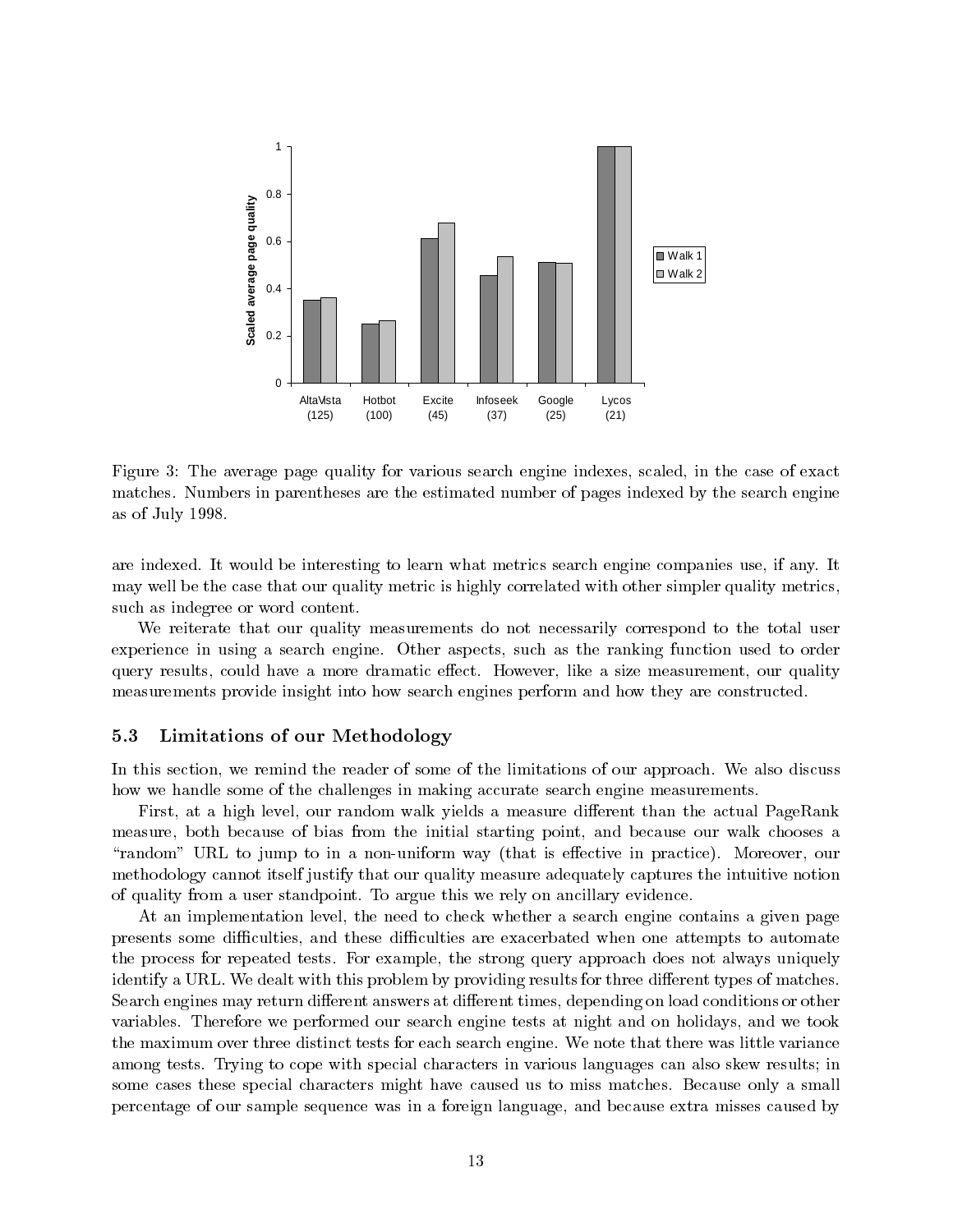

Figure 4: The development of  $\bar{w}(S)$  for AltaVista over the 1,015 URL's in the sample sequence. Deviations in our estimate become small quickly.

special characters tend to affect all search engines, we believe the effect of this problem is very small. To simplify the checking of whether a page was indexed when several pages of URLs are returned, we limited all search engines to 100 returns. Again, this may affect the number of exact matches, but the number of cases where over 100 URLs are returned is so small that we do not believe the problem is signicant.

For all of these reasons, our numbers should be taken as approximate. On the other hand, the consistency of our results over two separate long runs suggests that our quality measurements are repeatable. Moreover, our conclusions about search engine scores would remain valid even if the true scores varied within a few percent of those presented. We therefore feel that despite these limitations, our results reveal valuable information about the contents of various search engines.

#### 6 **Conclusions**

We have introduced a general definition of the quality of a search engine index with respect to a given weight function, and we have suggested the use of a measure based on the PageRank measure for quantifying search engine index quality. We have also described a methodology for approximating search engine index quality using a random walk on the Web. Results obtained from implementing our approach provide evidence that it does capture an intuitive notion of quality.

Search engine measurements based on our implementation suggest that search engine indexes differ substantially in quality. These differences appear whether one considers the total quality or the average quality per page of the search engines. Based on our results, we believe that some search engines appear to be making a greater effort to index only higher quality pages, and that this effort does effectively lead to improved quality. In particular, our results suggest that the Excite search engine currently appears to emphasize high quality pages. Smaller search engines such as Lycos also appear to do a good job of emphasizing quality. For large search engines, AltaVista appears signicantly more attuned to quality than HotBot.

The issue of quality raises several questions. First, what are good, useful quality weight functions? For this paper we have adopted a measure based on the PageRank quality measure, but others are possible. It would also be interesting to see how various quality criteria are correlated. Second, how can one improve the quality of a search engine index? This question is also the moti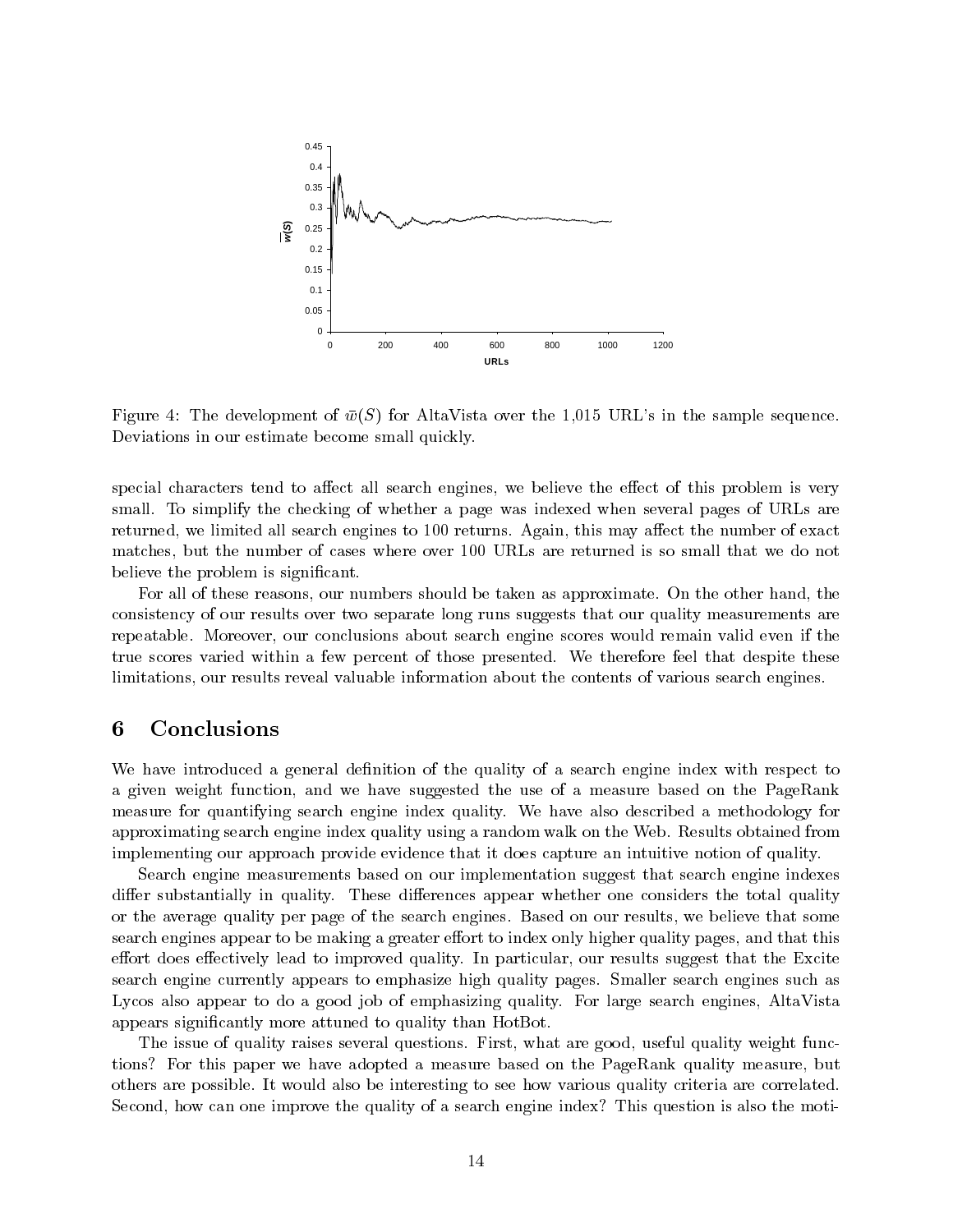vation of [8], who suggest using the PageRank ranking to order how a crawler accesses pages, but we believe a great deal more could be done in this area. Third, what is the overall impact of quality on the user experience? For this question, it would be interesting to consider the tradeoff between quality and size for real user queries.

## References

- [1] AltaVista, http://www.altavista.com/
- [2] K. Bharat and A. Broder. A technique for measuring the relative size and overlap of public web search engines. In Proceedings of the 7th International World Wide Web Conference, Brisbane, Australia, pages 379-388. Elsevier Science, April 1998.
- [3] K. Bharat and A. Broder. Private communication.
- [4] K. Bharat, A. Broder, M. Henzinger, P. Kumar, and S. Venkatasubramanian. The Connectivity Server: fast access to linkage information on the Web. In Proceedings of the 7th International World Wide Web Conference, Brisbane, Australia, pages 469-477. Elsevier Science, April 1998.
- [5] T. Bray. *Measuring the Web.* Available at http://www5conf.inria.fr/fich\_html/papers/ P9/Overview.html. The World Wide Web Journal 1(3), 1996.
- [6] S. Brin and L. Page. The Anatomy of a Large-Scale Hypertextual Web Search Engine. In Proceedings of the 7th International World Wide Web Conference, Brisbane, Australia, pages 107-117. Elsevier Science, April 1998.
- [7] J. Carriere and R. Kazman. Webquery: Searching and visualizing the web through connectivity. In Proceedings of the Sixth International World Wide Web Conference, Santa Clara, California, April 1997, pages  $701-711$ .
- [8] J. Cho, H. Garcia-Molina, and L. Page. *Efficient Crawling Through URL Ordering*. In Proceedings of the 7th International World Wide Web Conference, Brisbane, Australia, pages 161-172. Elsevier Science, April 1998.
- [9] Excite, http://www.excite.com/
- [10] Google, http://google.stanford.edu/, see also http://www.google.com/
- [11] HotBot, http://www.hotbot.com/
- [12] Infoseek, http://www.infoseek.com/
- [13] S. Lawrence and C. L. Giles. Searching the World Wide Web. Science, 280(536):98, 1998.
- [14] Lycos, http://www.lycos.com/
- [15] Mercator Home Page, http://www.research.digital.com/SRC/mercator/
- [16] L. Page, S. Brin, R. Motwani, and T. Winograd. The PageRank ci-Т.  $the$ Work in tation ranking: Bringing order to the Web. Work in progress. URL: http://google.stanford.edu/ $\sim$ backrub/pageranksub.ps.
- [17] Rankdex, http://rankdex.gari.com/